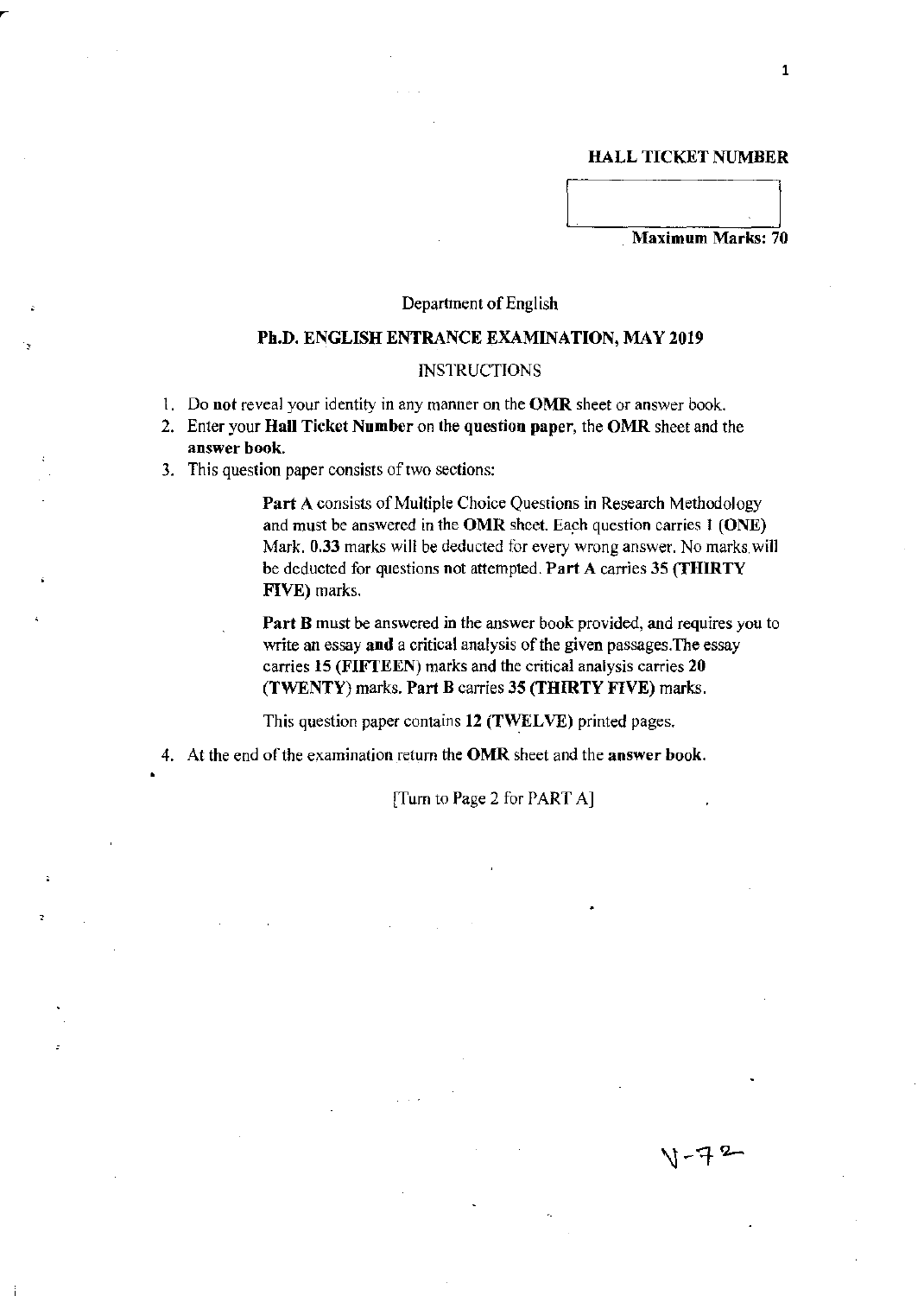# PART<sub>A</sub>

### **Research Methodology**

#### $(1x35 = 35$  marks)

- 1. Which of the following would be likely to have a copy of the writings of early Indian travellers to the West?
- A. Gutenberg.org
- B. Archive.org
- C. Bartleby.com
- D.EEBO
- 2. Several authors have journals devoted exclusively to their work. Identify the one which is a misfit in the list below.
- A. *James Joyce Quarterly*
- B. *Emily Dickinson International Society Bulletin*
- C. *John Clare Annual*
- D. *George Herbert Journal*
- 3. Match the journals with their descriptors:
	-
	- *II. Marvels and Tales*
- Ill. *The Journal of Inkling Studies* 
	- IV. *Mnemosyne*
- I. *Hypatia* a. dedicated to the work and legacies of the circle centred on C S Lewis, JRR Tolkien, etc.
	- h. the leading academic journal focussing on Greek and Latin literature
	- c. a forum for cutting-edge work in feminist philosophy
	- d. Publishes scholarly work dealing with the fairy tale in any of its diverse manifestations and contexts
- A.  $I-c$ ;  $II-a$ ;  $III-d$ ;  $IV-b$
- B. I-c;  $H-d$ ;  $III-a$ ;  $IV-b$
- C.  $I-b$ ; II-c; III-a; IV-d
- D.  $I-d$ ;  $II-a$ ; III b; IV c
- 4. If in a standard reference guide to English Studies, abbreviations and acronyms such as AA refer to the *American Archivist; ALS* to *American Literary Scholarship* and AHA to American Historical Association, what does *ARC* refer to?
- A. American Historical Council
- B. *Arts and Humanities Citation Index*
- C. Arts, History, Commerce
- D. Arts and Humanities Index of China<sub>,</sub>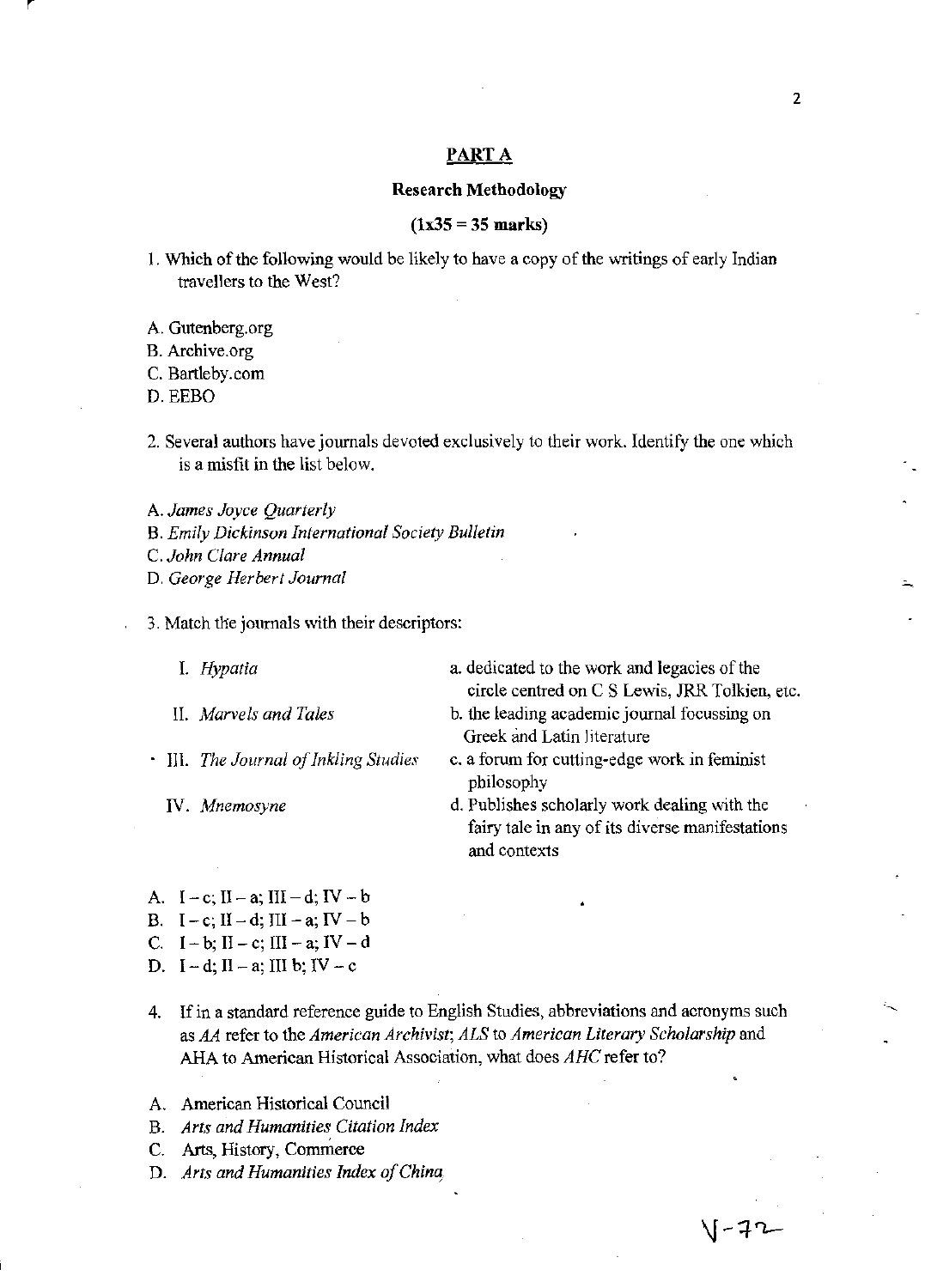- 5. Which is the odd one out in the list of titles (I to III) and identify why it is so from the second list (a to c)?
	- I. *Transformations: the Journal of Inclusive Scholarship and Pedagogy*
	- II. *Approaches to Teaching Dickinson's Poetry*

ITT. *Radical Teacher* 

- a. The others are journals devoted to inclusive teaching practices
- b. The others are American journals
- c. The others privilege far left politics in the classroom
- $A. I-c$
- $B.$   $II b$
- C. III $-b$
- D.  $II a$
- 6. A flyleaf is -------------.
- A. an empty page at the beginning or end of a book next to the cover
- B. something that has been added to a book, speech, or document
- C. an introduction at the beginning of a book explaining its purpose
- D. a long article or a short book on a particular subject
- 7. According to the MLA 8th edition how is a URL of the Web source text *House of a Thousand Doors* cited in works·cited-lists entries?
- A. Alexander, Meena. *House of a Thousand Doors*. Passeggiata Press. 1 Aug. 1988. https://meenaalexander.com/house-of-a-thousand-doors/. 4 April 2019.
- B. Alexander, Meena. *House of a Thousand Doors.* Passeggiata Press. 1 Aug. 1988. Web. https://meenaalexander.com/house-of-a-thousand-doors/. 4 April 2019.
- C. Alexander, Meena. *House of a Thousand Doors.* Passeggiata Press. 1 Aug. 1988. meenaalexandcr.com/house·of·a·thousand-doors. Accessed 4 April 2019.
- D. Alexander, Meena. *House of a Thousand Doors.* Passeggiata Press. 1 Aug. 1988. Web. <https://meenaalexander.com/house-of-a-thousand-door/>.
- 8. Which of the following research methods is particularly associated with a 'recovery motif?
- A. Oral history
- B. Inductive Method
- C. Discourse Analysis
- D, Quantitative Analysis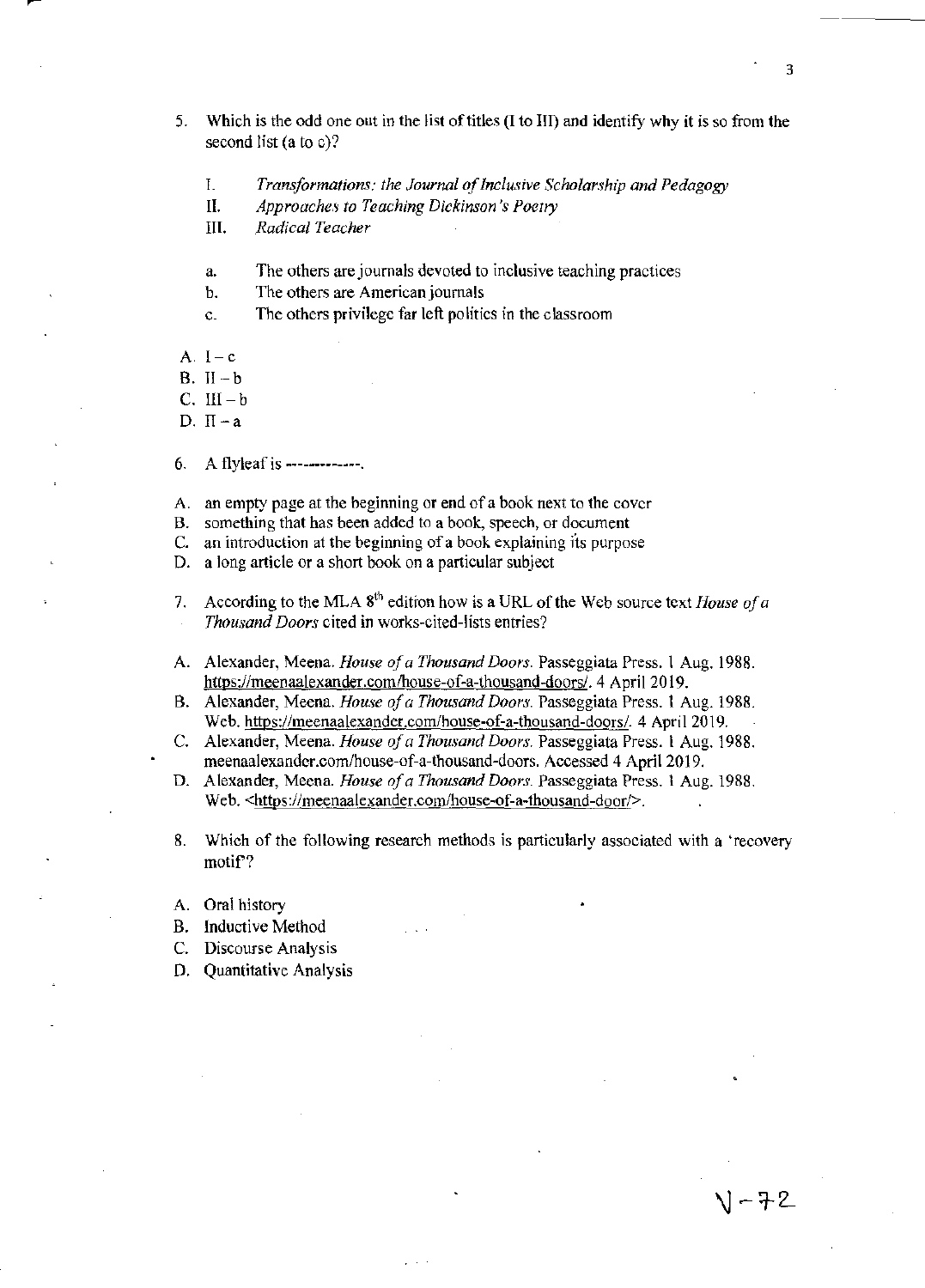- **9. Who among the following scholars was a key advocate of Oral History as a research method?**
- **A. Paul Thompson**
- **B. Eric Hobsbawm**
- C. Homi Bhabha
- D. Dipesh Chakrabarty
- **10. Which** of the **following research methods specifically aims to produce an "'explanatory**  critique'...of how and to what purpose language use is invested through the deployment **of specific textual features (lexical, grammatical and semantic), in order to facilitate understanding of its effects and the possibility of resistance to that investment."**
- A. Oral History
- B. Ethnographic Method
- C. Historiography
- **D. Discourse Analysis**

**Answer questions 11 to 15 based on the following text** 

The researcher must have a vivid sense of history: the ability to cast himself back into another age. He must be able to readjust his intellectual Sights and imaginative responses to the systems of thought and the social and cultural atmosphere that prevailed in fourteenth century England or early twentieth century America. He must be able to think as people thought when Newton was educating them in the laws of physics, and to dream as people dreamed when Byron was spinning out his oriental romances. Otherwise he cannot comprehend the current attitudes or the artistic assumptions that guided an author as he set pen to paper. At the same time, he must retain his footing in the -twentieth century for the sake of the indispensable perspective the historian needs. His sense of the past, then, must be a double vision—intimate and penetrating (in no way confined to the externals of an age, as that of historical novelists and popular biographers too often is) and yet detached.

**11. Why should the researcher have a sense** of history?

- A. Without a sense of history, the scholar cannot grasp the context of the work or the psychology of the author.
- **S. Because, without it, the scholar cannot grasp the meaning of the work.**
- **C. Without a sense** of history, **the scholar will inflate the value** of the **work and privilege a presentist viewpoint.**
- **D. Because, without it, the scholar will not be able to connect the past to the present**
- **12. A vivid sense** of history **consists of ----------.** 
	- **A. extensive intimacy with and a detached perspective on the past**
	- **B. personal affection for a work and its author**
	- **C. indifference to the present period and a close affiliation to the past**
	- **D. peer group validation** of the **research findings**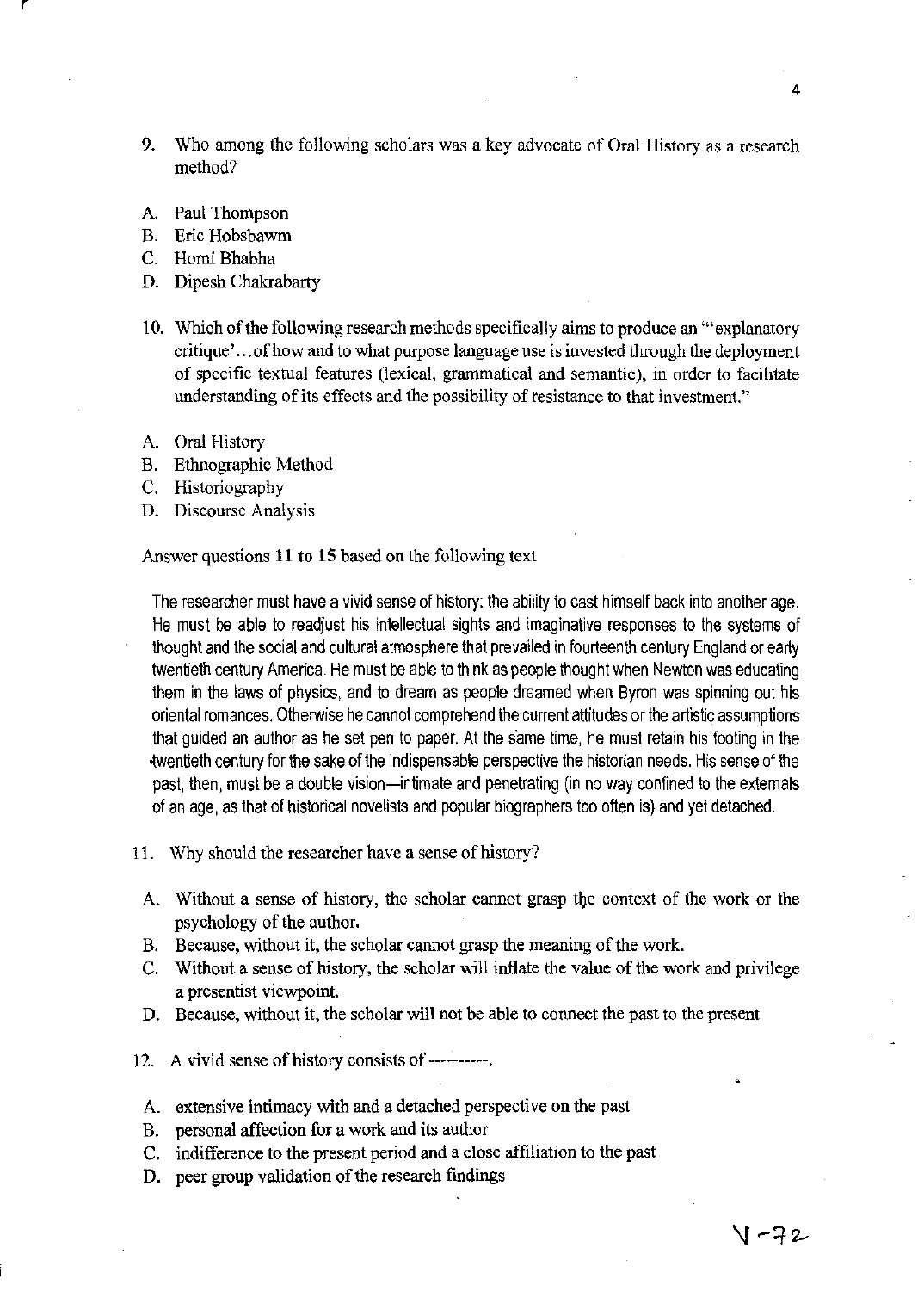- 13. The ability to cast oneself back into another age does not involve an awareness ---------,
	- A. that there are discrete periods in history
	- B. that history is a singular whole—it cannot be divided into phases
	- C. that one can detach oneself from the present sufficiently enough to grasp another age
	- D. that one needs to remain closely connected to the present so as to recognize the past as past

14. The literary scholar's sense of the past ----------.

- A. should be confined to only literary things of the bygone era
- B. should not make a distinction between things literary and non-literary
- C. should be more concerned with the non-literary context
- D. should be aware of the past both in its literary and non-literary aspects
- 15. In what ways should the literary scholar's method be different from those of popular biographers and historical novelists?
- A. It should he able to cut through the surface and reach a deeper understanding of the past.
- B. It should not be concerned about singular individuals and their fictional representations
- C. It should not be concerned with novels
- D. It should be attentive to both popular and historical narratives and confined to prose accounts.
- *16. Profession,* a journal that publishes articles on, among other things, class room teaching, is brought out by the ----------.
- A. Modern Language Association
- B. North American Victorian Studies Association
- C. British Association of Romantic Studies
- D. Australian Academy of Letters
- 17. Why would a researcher consider a book's blurb to be a rather unreliable scholarly resource?
- A. A blurb is a promotional piece of writing by the publisher that may not be impartial or scholarly.
- B. A blurb is a professional endorsement by an expert that may well be challenged by other experts,
- C. A blurb is a promotional piece of writing prepared by authors that may well be challenged by other authors.
- D. A blurb is a professional endorsement by writers or critics that may not be impartial or scholarly.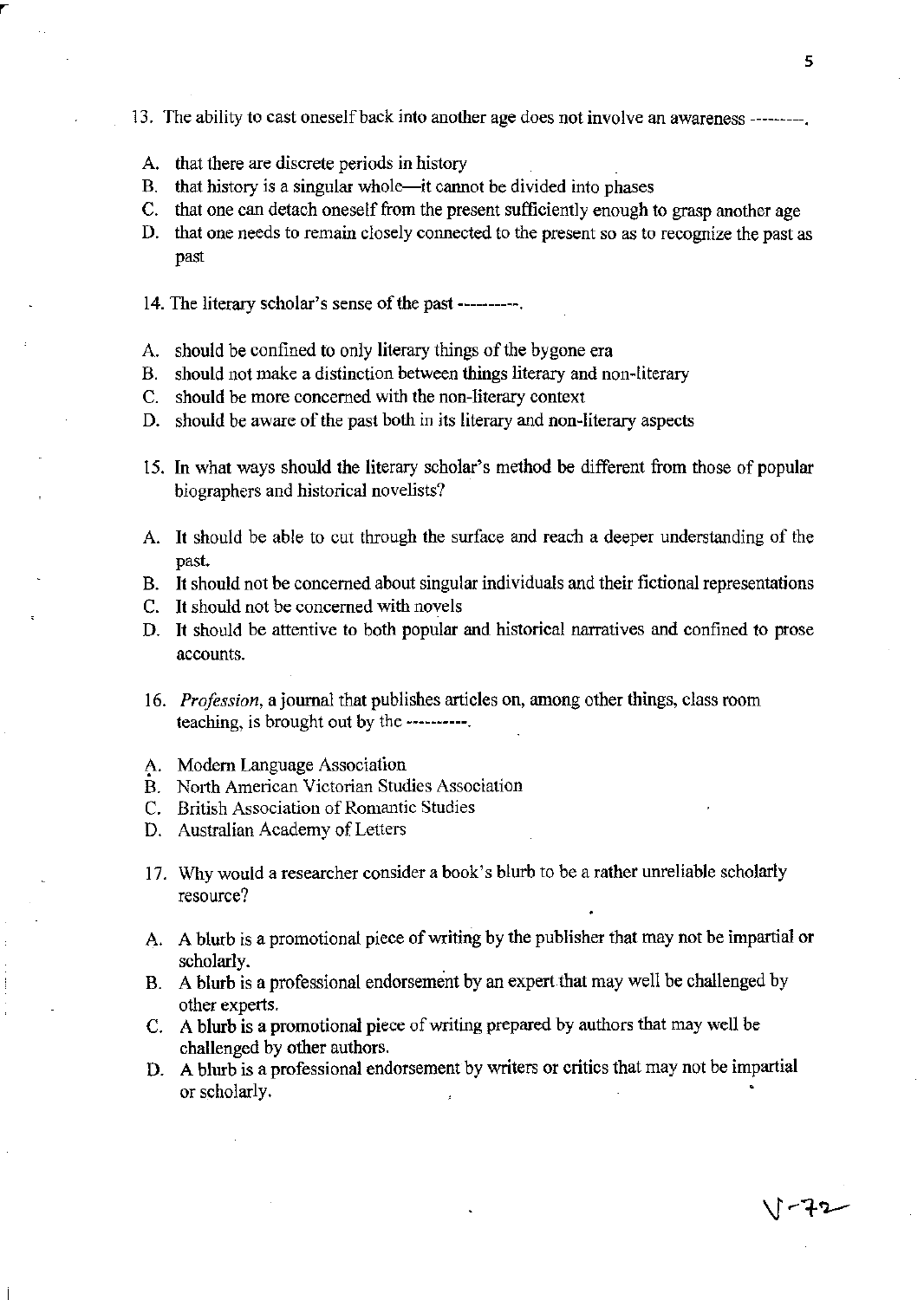18. Look at the following excerpt from an essay, and identify the incorrect statement that follows it.

Ascher shows how contact with the homeless can be unsettling and depressing. Yet she also suggests that these encounters are useful because they can teach others to be more compassionate (113-115).

- A. This is a summary of Ascher's views in her essay appearing on 113 to 115.
- B. This passage plagiarises Ascher because it does not put words within quote marks.
- C. Here, Ascher's views do not appear in her words but they appear in other words.
- D. This is not quite a paraphrase because it carries more than one idea from Ascher.
- 19. Identify the item below that does *not* call for documentation in research.
- A. Sources from which you borrow your ideas, arguments, and texts.
- B, Sources that are anonymous or of doubtful authenticity.
- C. Disputed and controversial facts and figures that inform your study.
- D. Information known and available in reference works and compendia.
- 20. Which of the following terms best describes a researcher's thinking/assumption that links 'data' and 'claim'?
- A. Hypothesis
- B. Prolegomenon
- C. Supposition
- D. Warrant

21. CD-ROMs, pen drives, diskettes, and magnetic tapes are ------------.

- A. transitional databases
- B. portable databases
- c. unseasonal databases
- D. flexible databases
- 22. Which of the following courses would be avoidable when your larger area of study is the Teaching of English in India?
- A. Translation and Adaptation of Classics
- B. School Textbooks and Syllabi
- c. History of Modem Indian Education
- D. Indian Aesthetic Traditions and Theory
- 23. Ordinarily, to *collate* means to collect and combine texts or information, but research involving authenticity and authority of texts uses *collate* to mean ----------.
- A. compare editorial notes and glossary in published work
- B. check variant readings of cited material in a text
- C. verify the number and order of sheets of printed matter
- D. seek circumstantial evidence of interpolated material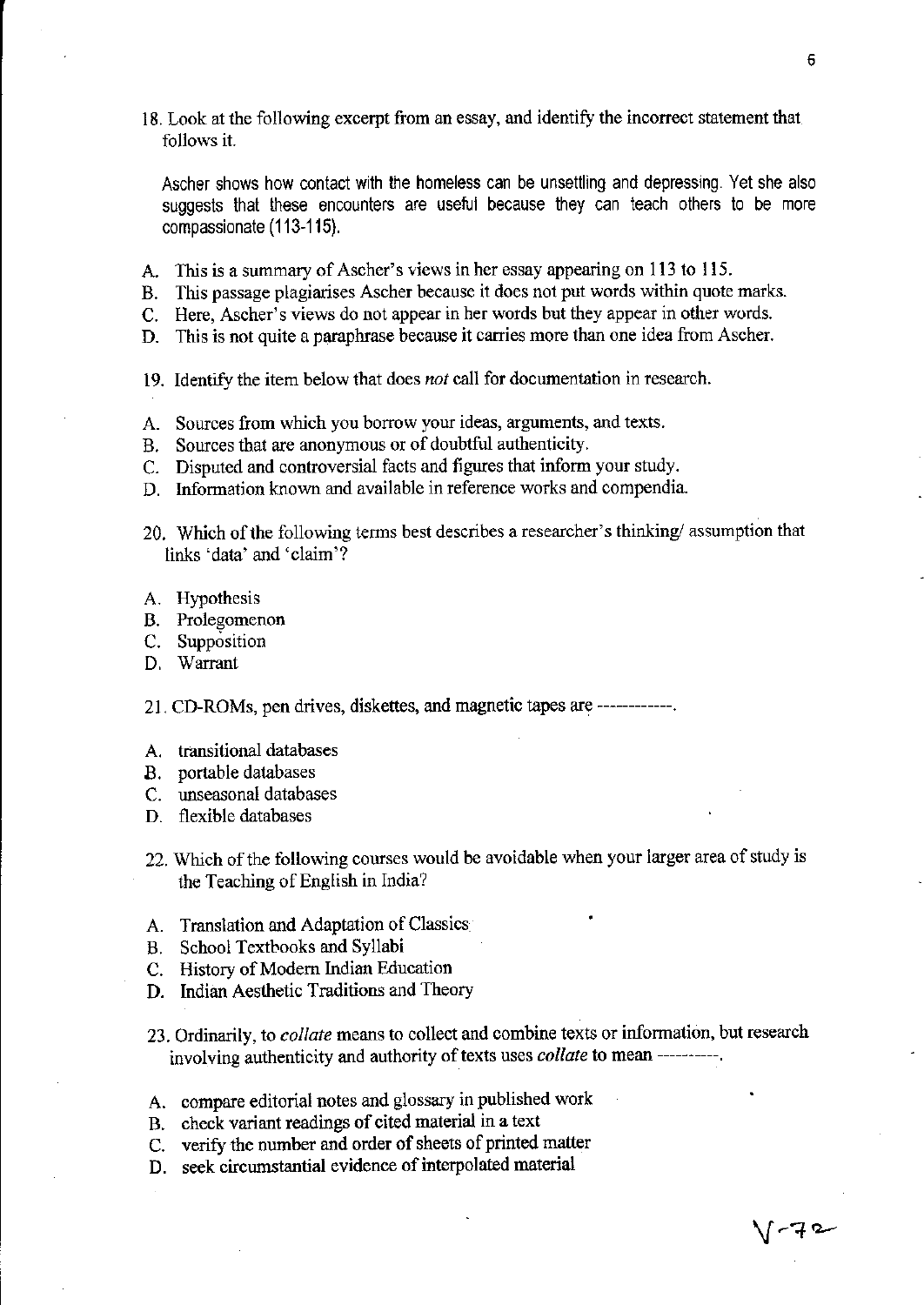A. Granger's

B. Stallman's

C. Brewer's

D. Bartlett's

25. Identify from the bibliographical list *the source(s) that you wouldn" consider primary,* of the English writer whose texts form the core of your doctoral research.

- a. The writer's interviews with fellow-writers and critics.
- h. All major writing for which he/she is justly famous.
- c, The writer's Nobel Prize citation and allied press reports
- d. Minor writings, letters printed in newspapers and book news
- e, Juvenilia and miscellanea collected over the years.

A. Only 'e'

B. 'a,' 'b' and 'e'

C. Only 'c'

D. 'b,' 'd,' and 'e'

- 26. The introductory paragraph of your research article / chapter of dissertation must *essentially* carry the following:
	- a. Brief information your reader ought to have regarding the status of scholarship in the subject
	- b. Some words on the disputatious status of such scholarship of which the reader might be unaware
	- c. The objective/ scope of your research and its purported contribution to scholarship
	- d. How you would consider yourself competent for such work as you hope to present in your work
	- e. What your reader might hope or expect to look for or find in your study
	- f. How different your approach/view will be from the scholarship in the area of your research.

A.c,d,e.

- B. a, c, e, f.
- C. c, d, e, f.

D.a,c,e.

27. Identify the one detail scholars seldom look for in the *abstract* of an article.

- A. essential content of the work
- B. circumstances of composition
- C. select details of method and motive
- D. data on which the arguments rest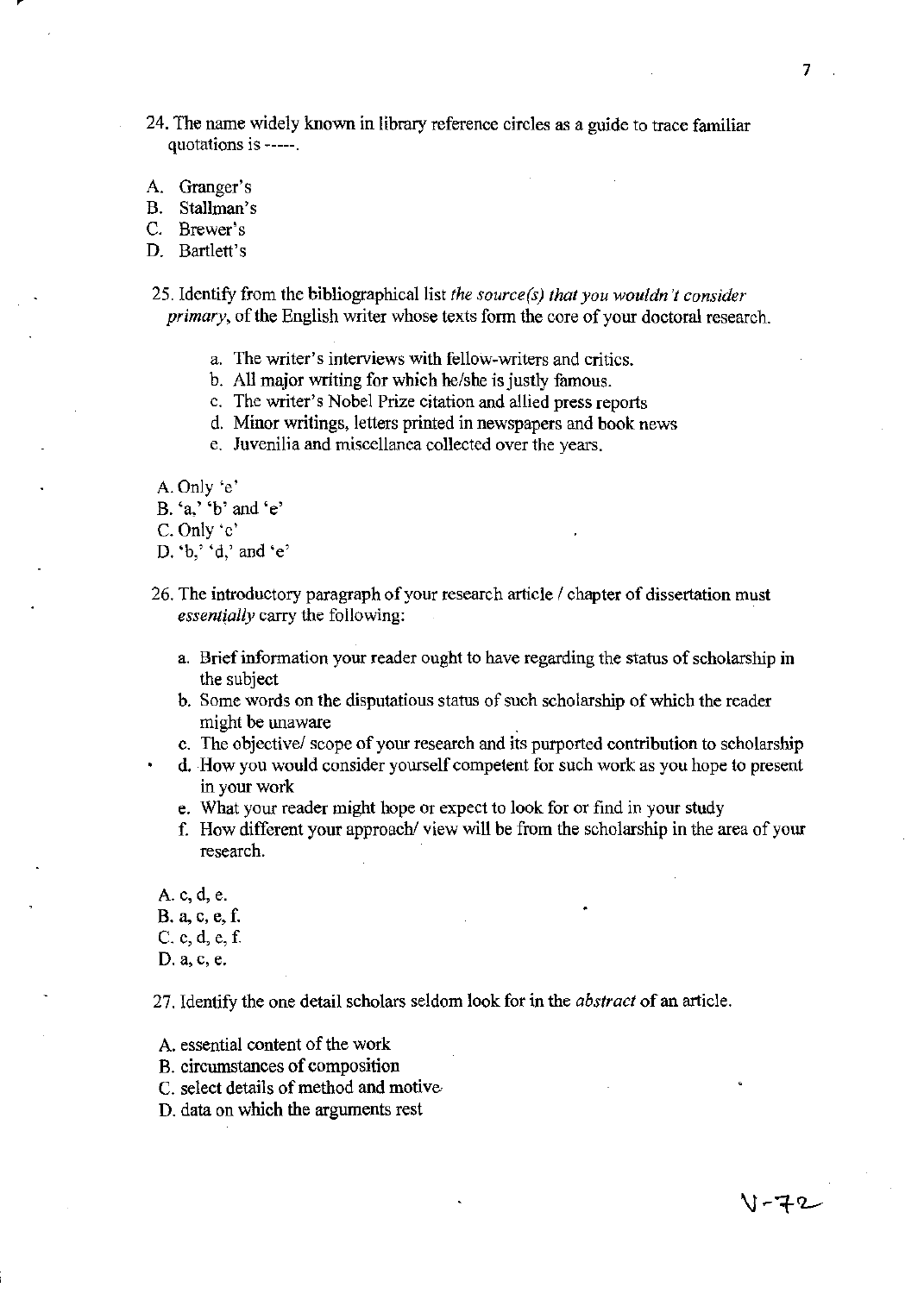- 28. That John Milton's caesuras in *Paradise Lost* lead one to this conclusion or that is a study one undertakes exclusively on the basis of evidence. How does one characterize that evidence?
- A. extraneous
- B. desultory
- C. hypothetical
- D. internal

*29. Post hoc* reasoning is flawed because it assumes -------------,

- A. That one thing didn't cause another simply because it preceded the other.
- B. That one thing caused another simply because it preceded the other.
- C. That one thing preceded another simply because it caused the other.
- D. That neither one nor the other caused anything by sheer antecedence.
- 30. Jerome G. McGarm pioneered "social textual criticism" that has considerably influenced our understanding of literary texts in their public availability. In brief, what McGann proposed was the following:
- A. Revisions of literary texts may become necessary depending on their colonial and other contexts which will certainly not end with one important commentary or the other. Such revisioning permits historians to reconsider literary texts in order to locate them in the long tradition of the production of imperial fictions and help us remap British or other cultural geographies through centuries.
- B. All public appearances of a text  $-$  as revised and changed by authors, editors, readers, publishers, friends, and relations - have potentially equal textual significance and that the "bibliographical code" (the various physical forms in which a text appears publicly) is just as much part of its social meaning as is the '"linguistic code" of its verbal content.
- C. Forms of textuality appear to emphasize the sheer aesthetic experience of linguistic sound over the denotationality of the word, states of being over states of knowing, poetic over prose forms, mood over mind. *Logos* was critically important for the Anglo-American mind within the highest-value text, the Bible, for the salvation of the people's souls depended upon it.
- D. If we accept that actions, objects, beliefs, languages, ideas, and so on are culturerelative, we hide the power of texts from which "different cultures" came into being in the first place. "Cultures" have not been there all the time, but have been forced into being what they "are" today by the making of the modern/ colonial world of texts and textuality.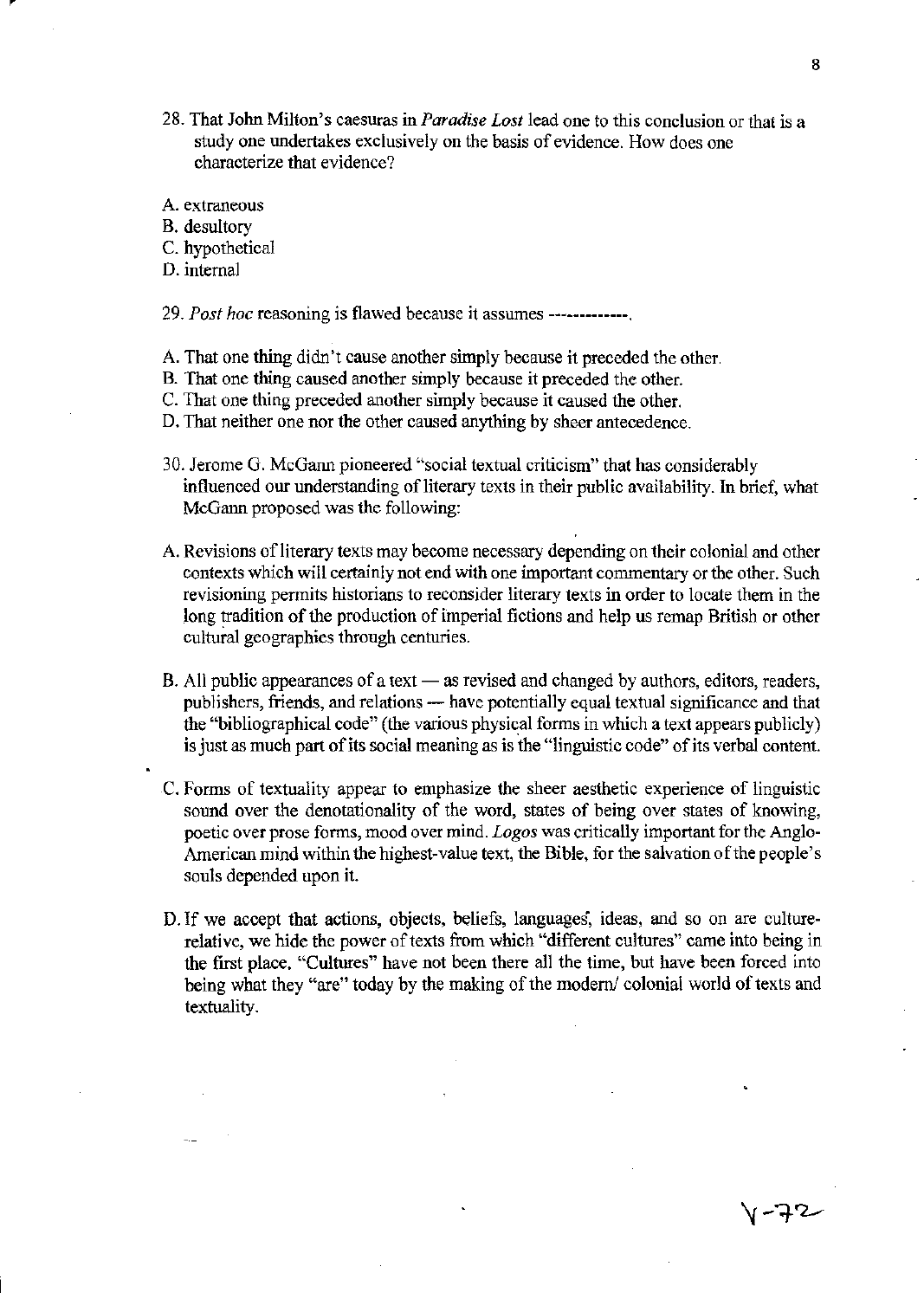- **31. Match the** following journals **with their distinguishing aims and methods of scholarship:** 
	- (a) *The Harvard Advocate*
	- (b) *Prooftexts*
	- **(c)** *Diacritics*
	- (d) *Kunapipi*
	- (e) *Obsidian*
	- *(I) Clio*
	- **(i) A Review** of Contemporary **Criticism**
	- **(ii) Literature & Arts in the African Diaspora**
	- **(iii) A Journal of Jewish Literary History**
	- **(iv) Journal of Postcolonial Writing**
	- (v.) A Journal of Literature, History, and the Philosophy of History ....
	- **(vi.) The oldest continuously published collegiate literary magazine in the US**
	- A. (a) (vi); (b) (v); (c) (i); (d) (iv); (e) (ii); (f) (iii). B. (a) – (v); (b) – (iii); (c) – (ii); (d) – (iv); (e) – (i); (f) – (vi).
	- C. (a) (vi); (b) (iii); (c) (v); (d) (iv); (e) (ii); (f) (i).
	- D. (a) (vi); (b) (iii); (c) (i); (d) (iv); (e) (ii); (f) (v).
- **32. In a standard** *scholarly* **edition of a literary text, a reader will hardly ever expect to --** ---------
- **A. find the original text bowdlerized.**
- **B. see the language** of the **text modernized.**
- **C. find the sections** of the **original text excised.**
- **D. see the long original text abridged.**

**Answer questions 33-34, based on the poem given below.** 

You are reading the poem "The Emperor of Ice-cream", by Wallace Stevens from his **1954 Collection,** *The Collected Poems of Wallace Stevens,* **for a paper you are working**  on. The poem appears on the 64<sup>th</sup> page of Alfred A Knopf, New York edition.

> Call the roller of big cigars, The muscular one, and bid him whip In kitchen cups concupiscent curds. Let the wenches dawdle in such dress As they are used to wear, and let the boys Bring flowers in last month's newspapers. Let be be finale of seem. The only emperor is the emperor of ice-cream.

Take from the dresser of deal, Lacking the three glass knobs, that sheet On which she embroidered fantails once And spread it so as to cover her face. If her homy feet protrude, they come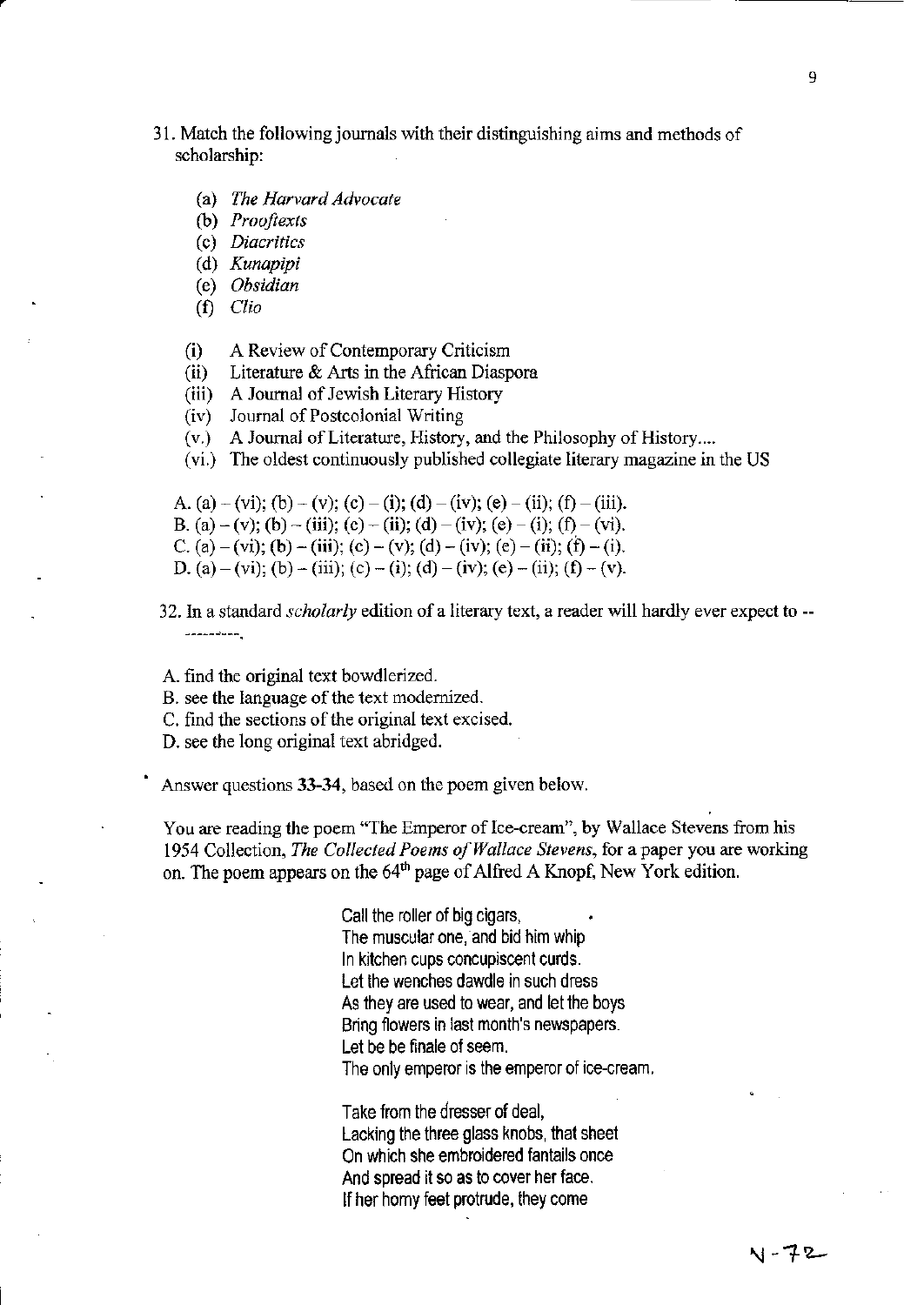To show how cold she is, and dumb. Let the lamp affix its beam. The only emperor is the emperor of ice-cream.

- 33. You want to cite the line from "Let be be ... ice cream" from the first stanza of the poem. How will you cite the lines in the body of the text as per the MLA 8<sup>th</sup> Edition?
- A. Let be be finale of seem.

l,

The only emperor is the emperor of ice-cream (W. Stevens, p.64).

- B. Let be be finale of seem/The only emperor is the emperor of ice-cream (Stevens lines 7-8)
- C. Let be be finale of seem.

The only emperor is the emperor of ice-cream (Stevens, Wallace 7-8).

D. Let be be  $\ldots$  ice cream (Stevens, lines 7-8, p.64)

34. How will you include the entry in the Works Cited List (as per MLA 8<sup>th</sup> Edition)?

A. Stevens, Wallace. "The Emperor of Ice-cream." *The Collected Poems of Wallace Stevens.* New York: Alfred A. Knopf, 1954: p.64, lines 7-8. Print.

B. Steven, Wallace. "The Emperor of Ice-cream." *The Collected Poems of Wallace Stevens,* Alfred A. Knopf, 1954, p. 64.

C. Stevens, Wallace, ""The Emperor of Ice-cream", *The collected Poems of Wallace Stevens.* Alfred A. Knopf, 1954: 64,7-8.

D. Stevens Wallace, *The Collected Poems a/Wallace Stevens,* "The Emperor of Icecream", pp. 64, New York: Alfred A. Knopf, 1954.

35. If you are studying narratives, the following lines from *To the Lighthouse* will be regarded as:

'It must have been fifteen - no, twenty years ago - that I last saw her', she was saying, turning back to him again as if she could not lose a moment of talk, for she .was absorbed by what they were saying. So he had actually heard from her this evening!

A. Open direct discourse B. Free indirect discourse C. Reported speech D. Closed indirect speech

(please turn to Page 11 for Part B)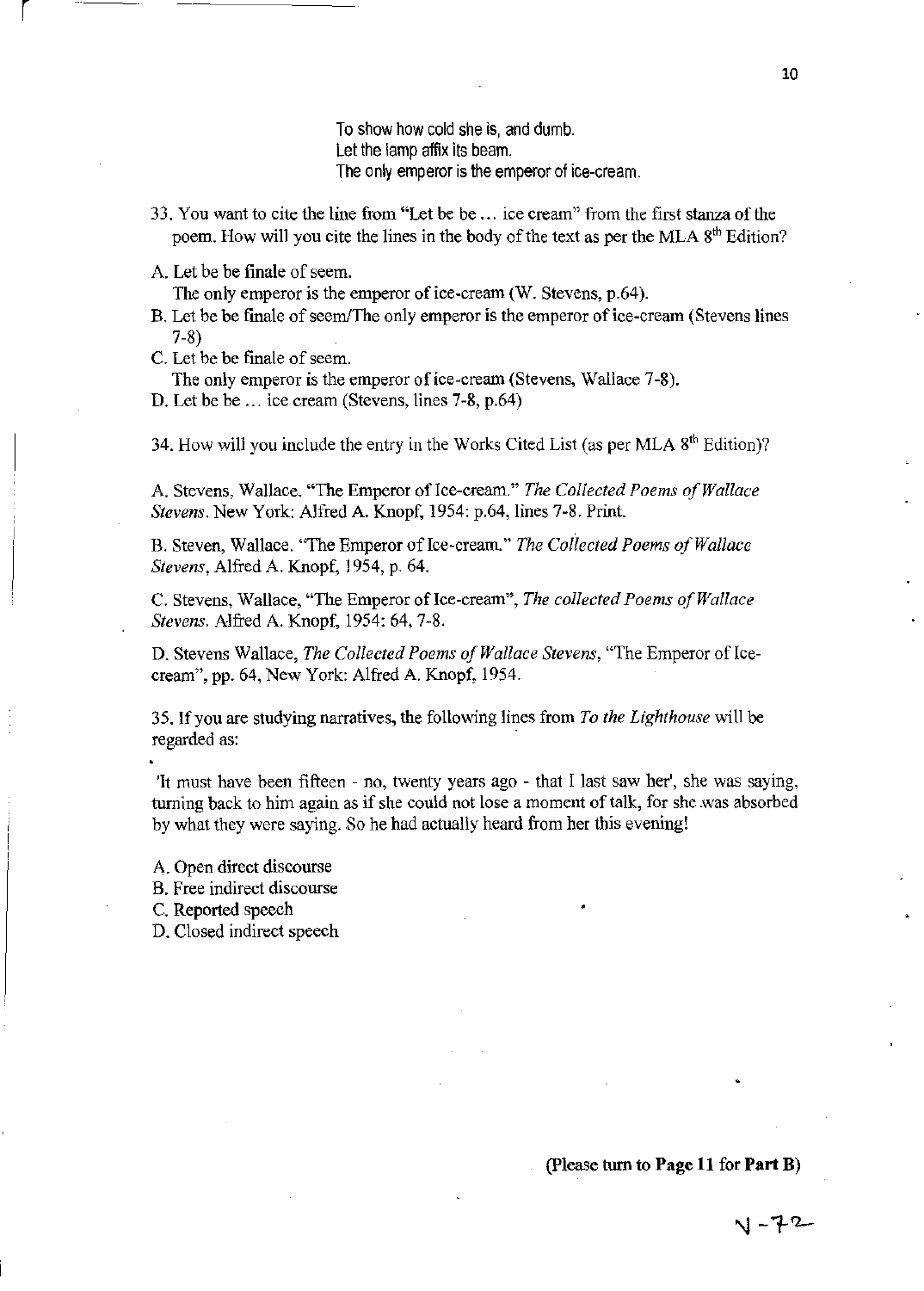# **PartB**

# **Essay**  (15 marks)

**Write an essay on any ONE** of the **following topics. Your essay will be evaluated on the basis ofyaur cohesive argument and the range** of texts **and illustrative material you draw upon.** 

- **1. The historical novel in India**
- 2. Epidemics and literature
- **3. Is there a human in the posthuman?**
- **4. Literary futures, the dystopic present**
- **5. Feminism vs. feminisms**
- **6. Literature and power structure**
- **7. "The lost home"; refugees and repatriates**
- **8. Gaming and literature: a new narrative**
- **9. Literary gerontology**
- **10. Oral narratives and archives**

### **Passage for Analysis**

(20 marks)

**1. What significant themes or preoccupations connect the passage in prose to the poem that follows it? Comment on the perspectival differences or similarities that strike you as remarkable.** 

At some point in life, you can't live on your own anymore. We don't like thinking about it, but after retirement age, about half of us eventually move into a nursing home, usually around age 80. It remains your most likely final address outside of a hospital.

To the extent that there is much public discussion about this phase of life, it's about getting more control over our deaths (with living wills and the like). But we don't much talk about getting more control over our lives in such places. It's as if we've given up on the idea. And that's a problem.

This week, I visited a woman who just moved into a nursing home. She is 89 years old with congestive heart failure, disabling arthritis, and after a series of falls, little choice but to leave her condominium. Usually, it's the children who push for a change, but in this case, she was the one who did. "I fell twice in one week, and I told my daughter I don't belong at home anymore," she said. She moved in a month ago. She picked the facility herself. It has excellent ratings, friendly staff, and her daughter lives nearby. She's glad to be in a safe place - if there's anything a decent nursing home is built for, it is safety. But she is struggling.

The trouble is  $-$  and it's a possibility we've mostly ignored for the very old  $-$  she expects more from life than safety. "I know I can't do what I used to," she said, "but this feels like a hospital, not a home." And that is in fact the near-universal reality.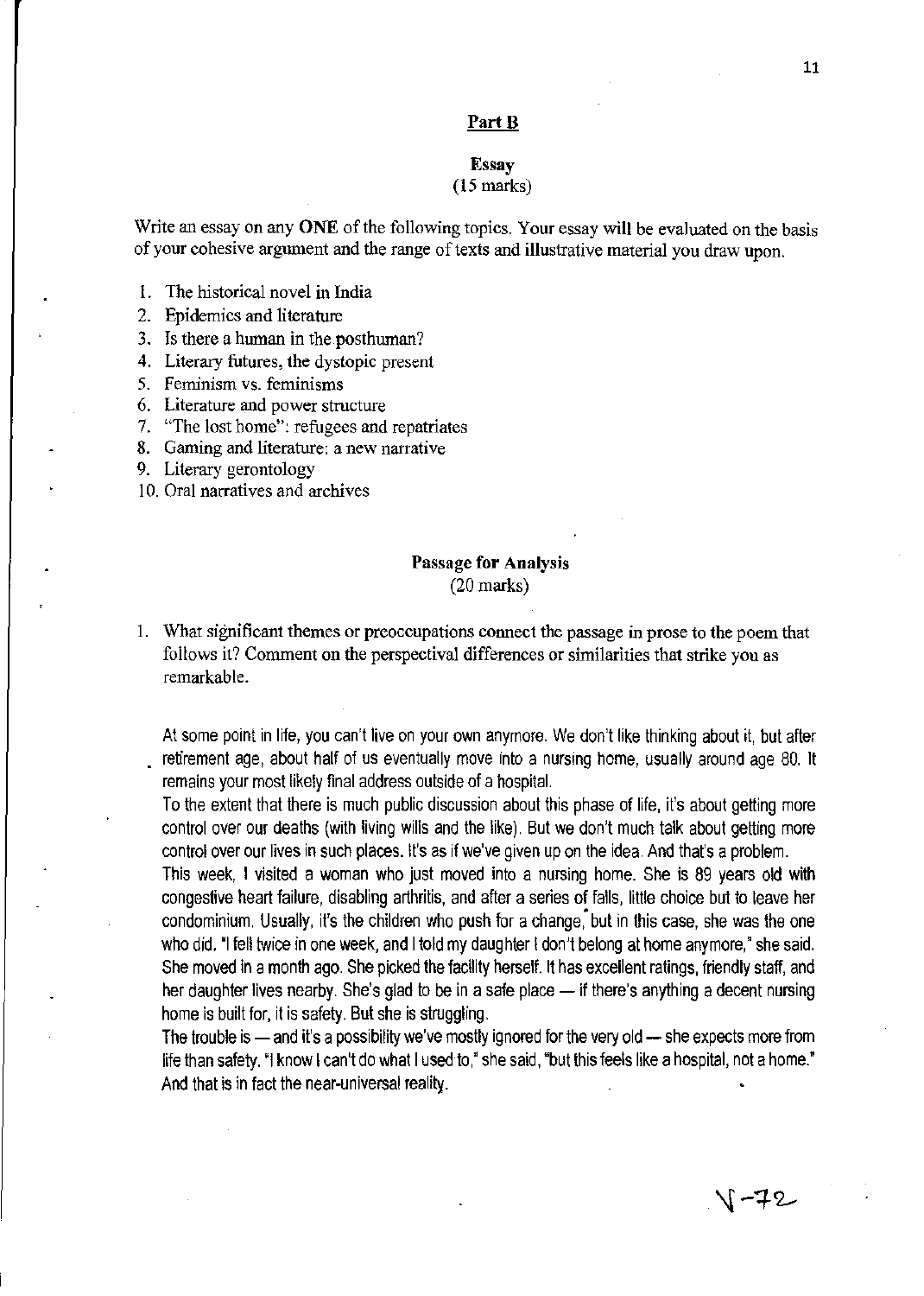I met the Bishop on the road And much said he and I. Those breasts are flat and fallen now Those veins must soon be dry; **Live in a heavenly mansion,**  Not in some foul sty.'

'Fair and foul are near of kin, And fair needs foul,' I cried. 'My friends are gone, but that's a truth Nor grave nor bed denied, Learned in bodily lowliness And in the heart's pride.'

'A woman can be proud and stiff When on love intent; But Love has pitched his mansion in The place of excrement; For nothing can be sole or whole That has not been rent.'

**\*\*\*\*\*\*\*** 

-72